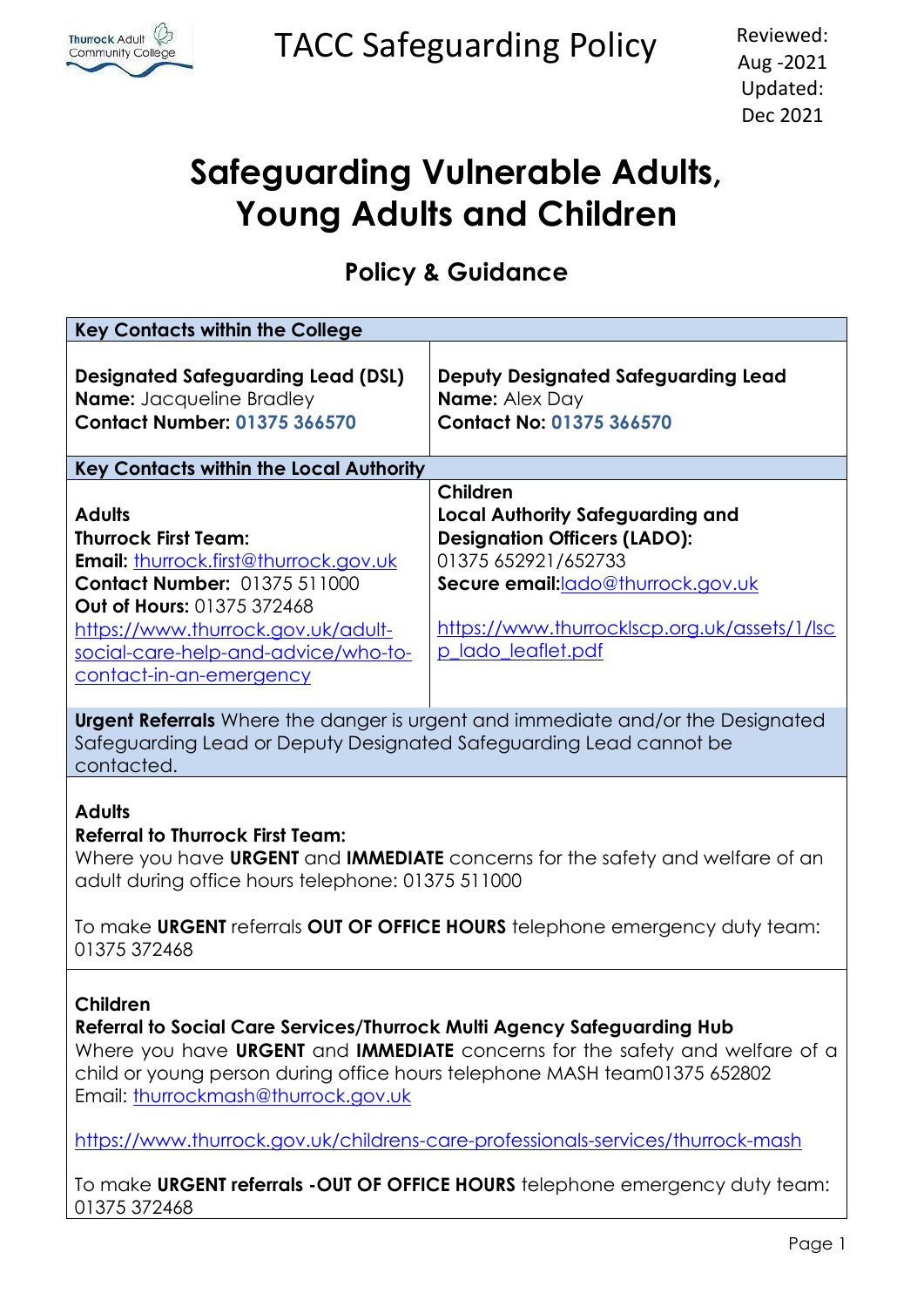| <b>CONTENTS</b> |                                                          |                |
|-----------------|----------------------------------------------------------|----------------|
| Section         | <b>Title</b>                                             | Page           |
| 1               | <b>Policy Statement</b>                                  | 3              |
| $\mathbf{2}$    | <b>Designated Staff - Roles and Responsibilities</b>     | 6              |
| 3               | <b>Dealing with Disclosure</b>                           | 7              |
| 4               | <b>Recruitment &amp; Selection Procedures</b>            | $\overline{7}$ |
| 5               | <b>Monitoring &amp; Review</b>                           | 8              |
| 6               | <b>Supporting Material</b>                               | 9              |
| App 1           | <b>Procedures for Reporting Cases of Suspected Abuse</b> | 10             |
| App 2           | <b>Useful Contacts</b>                                   | 17             |
| App 3           | <b>Apprenticeships and Employer-Based Programmes</b>     | 19             |

# **Introduction:**

Thurrock Adult Community College is committed to raising staff awareness of all aspects of safeguarding, preventing abuse where possible and ensuring robust procedures are in place for dealing with incidents of abuse.

We believe that:

- All learners have the right to be protected from harm
- Learners need to be safe and feel safe whilst learning
- Learners need support which matches their individual needs
- All learners, staff and visitors to TACC should respect the background, values and beliefs of others
- TACC can and should contribute to keeping learners safe from abuse, victimisation, bullying, exploitation, extreme behaviours, discriminatory views, being drawn into extremism and risk-taking behaviours.

These procedures are written in the context of The Southend, Essex & Thurrock (SET) Safeguarding Adults Guidelines and the Thurrock Local Safeguarding Children Board, which give full information. Both documents can be found at the links in the Supporting Material Section 6 of this document.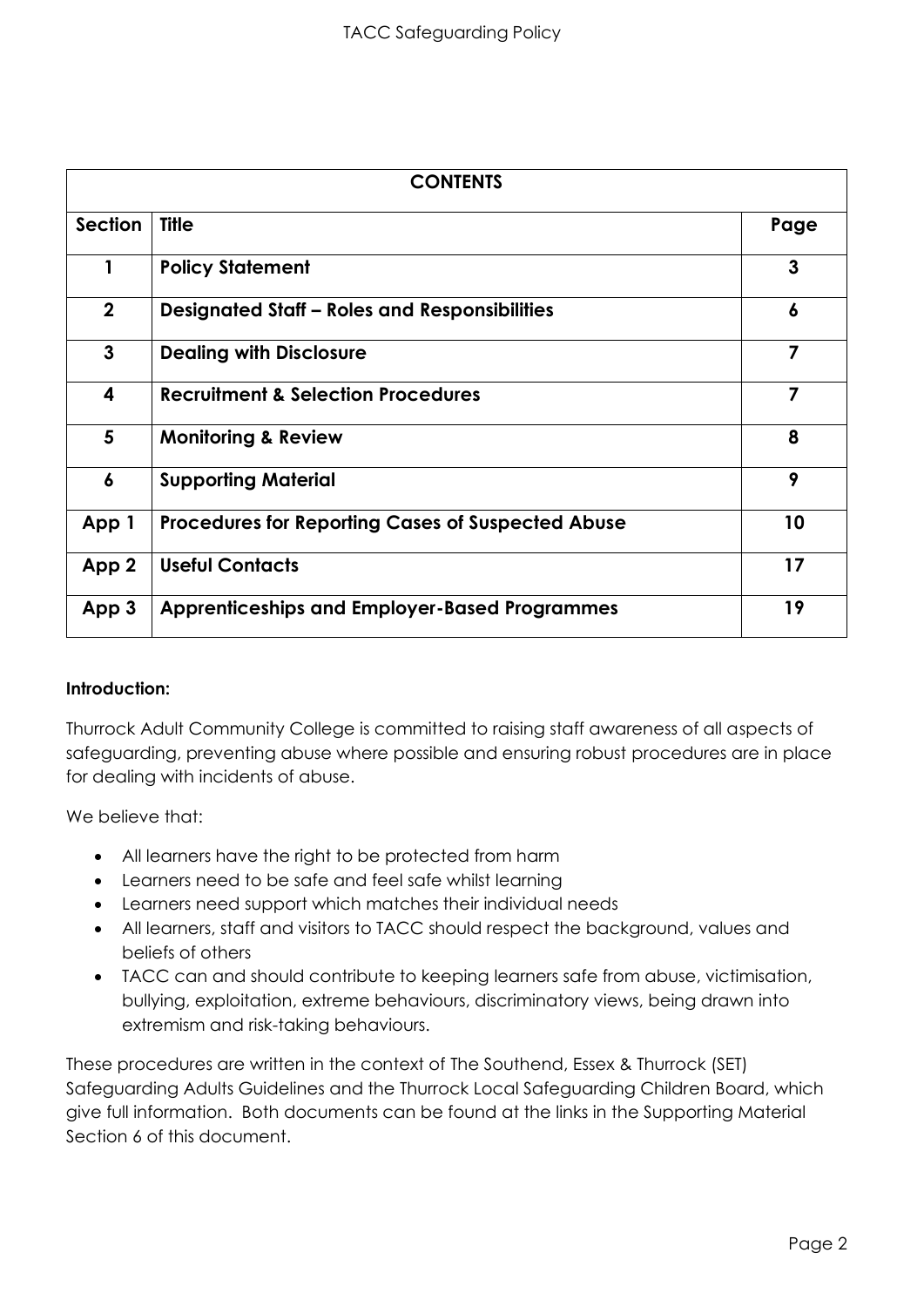# **1. POLICY STATEMENT**

- 1.1 Thurrock Adult Community College has a statutory and moral duty to ensure that the College functions with a view to safeguarding and promoting the welfare of children/young people and vulnerable adults receiving education and training at the College.
- 1.2 An effective safeguarding policy is one, which provides clear direction to staff and others about expected behaviour when dealing with safeguarding concerns. An effective policy also makes explicit the College's commitment to the development of good practice and sound procedures. This ensures that safeguarding concerns, referrals and monitoring will be handled sensitively, professionally and in ways, which support the needs of the learner.

Thurrock Adult Community College takes action to safeguard adults and children to:

- a. Promote well-being and prevent abuse and neglect from happening in the first place
- b. Ensure the safety and well-being of anyone who has been subject to abuse or neglect
- c. Take action against those responsible for abuse or neglect taking place
- d. Learn lessons and make changes that could prevent similar abuse or neglect happening to other people
- 1.3 Throughout this policy and procedures, reference is made to "children and young people". This term is used to mean "those under the age of 18".
- 1.4 It is also recognised that some adults are vulnerable to abuse. Accordingly, the procedures are also applied to allegations of abuse and the protection of vulnerable adults. Guidance on who is a 'vulnerable adult' is taken from 'No Secrets' (Department of Health 2000), which defines vulnerable adults as: 'those adults who are or may be in need of community care services by reason of mental or other disability, age or illness; and who is or may be unable to take care of him or herself, or unable to protect him or herself against significant harm or exploitation'.
- 1.5 The definition of vulnerable adults includes (but is not exclusive to) individuals with any of the following:
	- Learning Difficulties
	- Physical Impairments
	- Sensory Impairments
	- Mental Health Needs
	- Age Related frailty
	- Dementia
	- Brain Injuries
	- Drug or Alcohol Problems
- 1.6 The College will refer concerns that a child, young person or vulnerable adult might be at risk of significant harm to the Council's Children Services, the Council Adult Social Care Service, the police or in cases of radicalisation to the Channel Scheme as appropriate.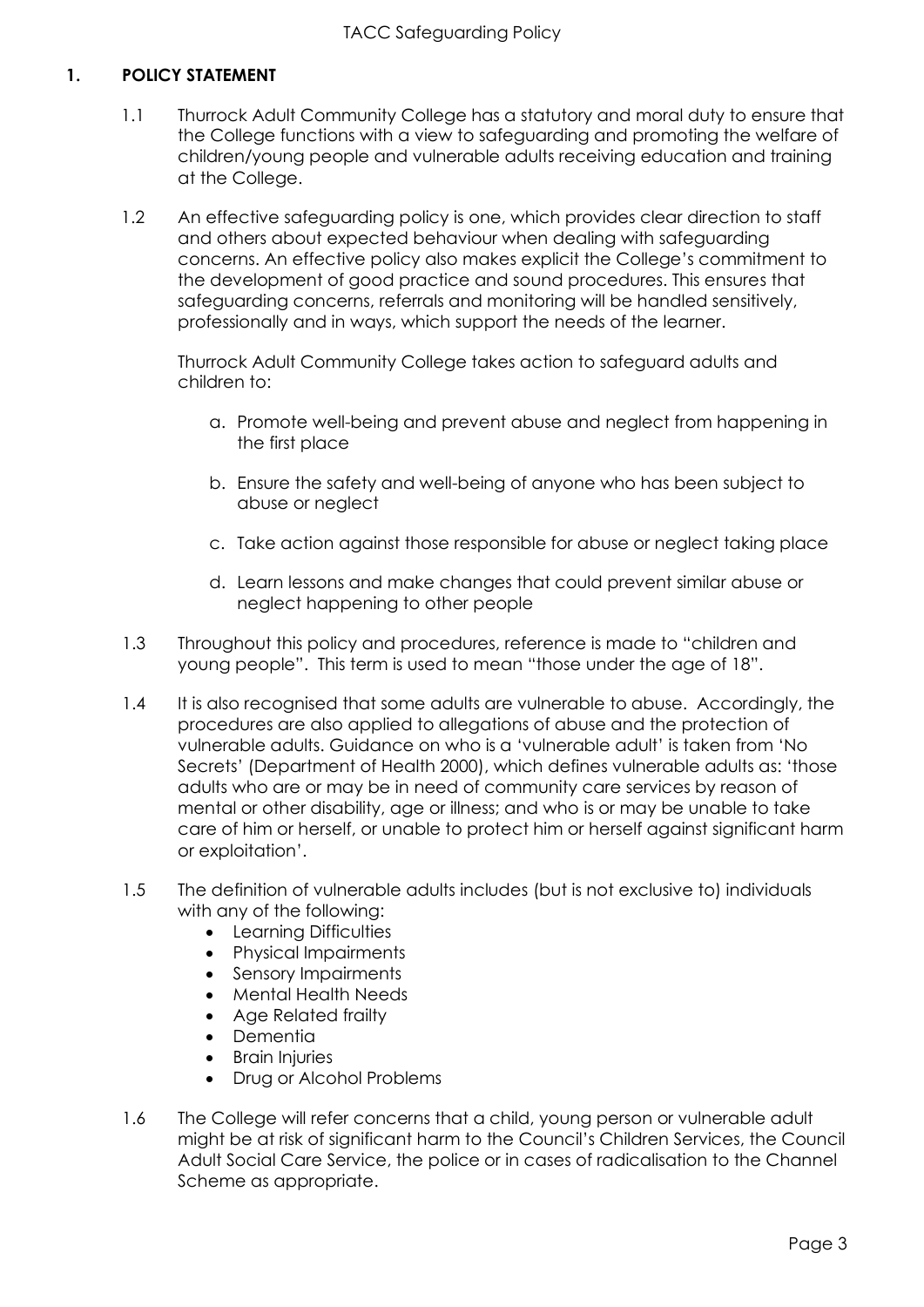## TACC Safeguarding Policy

- 1.7 The college will ensure that all staff working with children/young people and vulnerable adults will receive training on Safeguarding and Prevent and be kept fully up to date with their responsibilities and duties with regard to the safety and well-being of vulnerable adults, children and young people and the College's procedures and policies, with refresher training relevant to their role.
- 1.8 The senior member of the College Leadership Team with special responsibility for protection issues is the Principal who is the Deputy Designated Safeguarding Lead (DDSL). The Designated Safeguarding Lead (DSL)is the Learning Support Team Leader. All college managers are Duty Managers and have responsibility of child/vulnerable adult protection. Their names and titles are set out in section 2 of this policy.
- 1.9 The governing body recognises the following as definitions of abuse:
	- a. **Physical abuse** may involve hitting, shaking, throwing, poisoning, burning or scalding, drowning, by female genital mutilation or otherwise causing physical harm. Physical injury may occur as a result of injury inflicted by a family member, including a brother or sister, or by another person, or an injury sustained accidentally but as a result of neglect. Physical harm may also be caused when a parent or carer feigns the symptoms of, or deliberately causes ill health to a child whom they are looking after. This situation is commonly described using terms such as fabricated or induced illness by proxy, or Munchausen syndrome by proxy.

Bullying can also be a form of physical and emotional abuse. However, it is more often between peers and needs to be dealt with locally by tutors with the assistance of line or Duty Managers, with cases reported as per the College Anti Bullying & Harassment Policy.

- b. **Psychological/Emotional abuse** is the persistent emotional ill-treatment of a person such as to cause severe and persistent adverse effects on him or her emotional development. It may involve conveying to that child or person that they are worthless or unloved, inadequate or valued only in so far as they meet the needs of another person. It may feature age or developmentally inappropriate expectations being imposed on the child or person concerned. It may involve causing that child or person to feel frightened or in danger, or exploitation or corruption. Emotional and other forms of abuse may occur as a result of domestic violence. Some level of emotional abuse is involved in all types of ill-treatment or abuse, though it may occur alone.
- c. **Sexual abuse** involves forcing or enticing a child or vulnerable adult to take part in sexual activities, whether or not they are aware of what is happening. The activities may involve physical contact, including penetrative or non-penetrative acts. They may include non-contact activity such as involving children or vulnerable adults in looking at, or in the production of, pornographic material or watching sexual activities, or encouraging them to behave in sexually inappropriate ways. Sexual abuse may also take place through the inappropriate use of cameras and phone images.
- d. **Neglect** is the persistent failure to meet a child or vulnerable adult's basic physical and/or psychological needs, likely to result in the serious impairment of his or her health or development. It may involve a parent or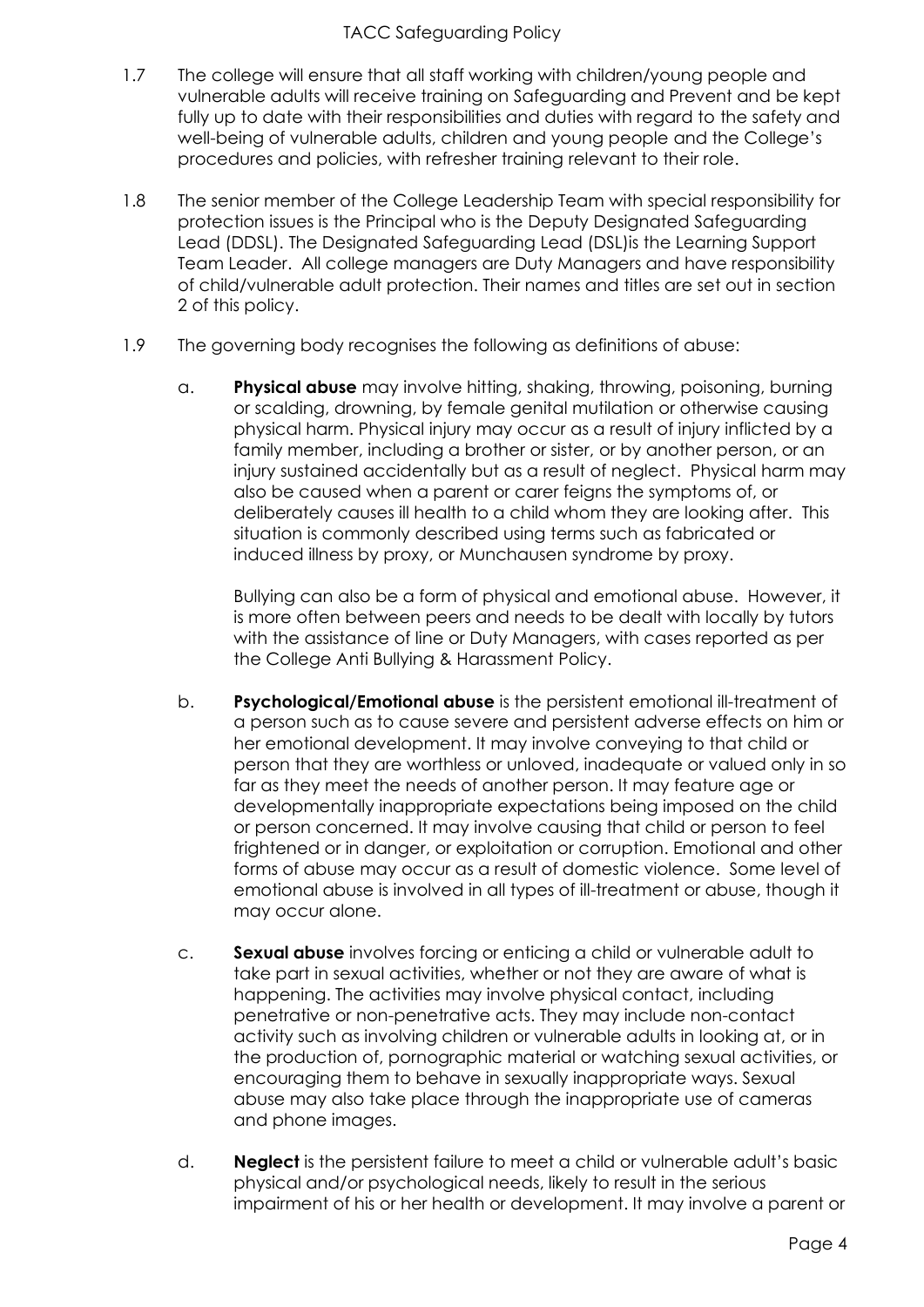## TACC Safeguarding Policy

carer failing to provide adequate food, shelter and clothing, or the failure to ensure access to appropriate medical care or treatment. It may also involve the neglect of basic emotional needs.

- 1.10 In respect to vulnerable adults, the local Council Guidelines identify nine forms of abuse. In addition to the four above, they also identify:
	- a. **Financial abuse** is defined as the misappropriation of money or assets; transactions to which the person could not consent or which were invalidated by intimidation or deception; or, the misuse of assets. Examples include misuse of benefits, denying access to money, not spending allowances on the individual, and unreasonable restriction on a person's right to have control over their lives to the best of their ability.
	- b. **Discriminatory abuse** is defined as any form of abuse based on discrimination because of a person's race, culture, belief, gender, age, disability, sexual orientation, etc.
	- c. **Institutional abuse** is defined as repeated incidents of poor professional practice or neglect, and inflexible services based on the needs of the providers rather than the person requiring the service.
	- d**. Extremism** is vocal or active opposition to British values of 'democracy, the rule of law, individual liberty and mutual respect and tolerance of different faiths and beliefs'.
	- e**. Grooming** including online grooming occurs when someone builds an emotional connection with another person to gain their trust for the purposes of future sexual abuse of other exploitation.
- 1.11 In respect of safeguarding individuals from radicalisation, the College works to the Prevent element of the Government's Counter Terrorism Strategy, and where deemed appropriate seeks external support for learners through referrals to the Channel Programme. This programme aims to work with the individual to address their specific vulnerabilities, prevent them becoming further radicalised and possibly entering the criminal justice system because of their actions. It is recognised that radicalisation can occur to an individual from any section of society and is not particular to any racial, ethnic or social group. It is further recognised that in many instances the process of radicalisation is essentially one of grooming by others.
- 1.12 These procedures apply to online abuse including engaging in abuse through social media. They apply to e-safety and the acceptable use of technology using fixed and mobile devices to connect to the internet, whether supplied by the College or the learner and whether using the college network or accessing guest Wi-Fi.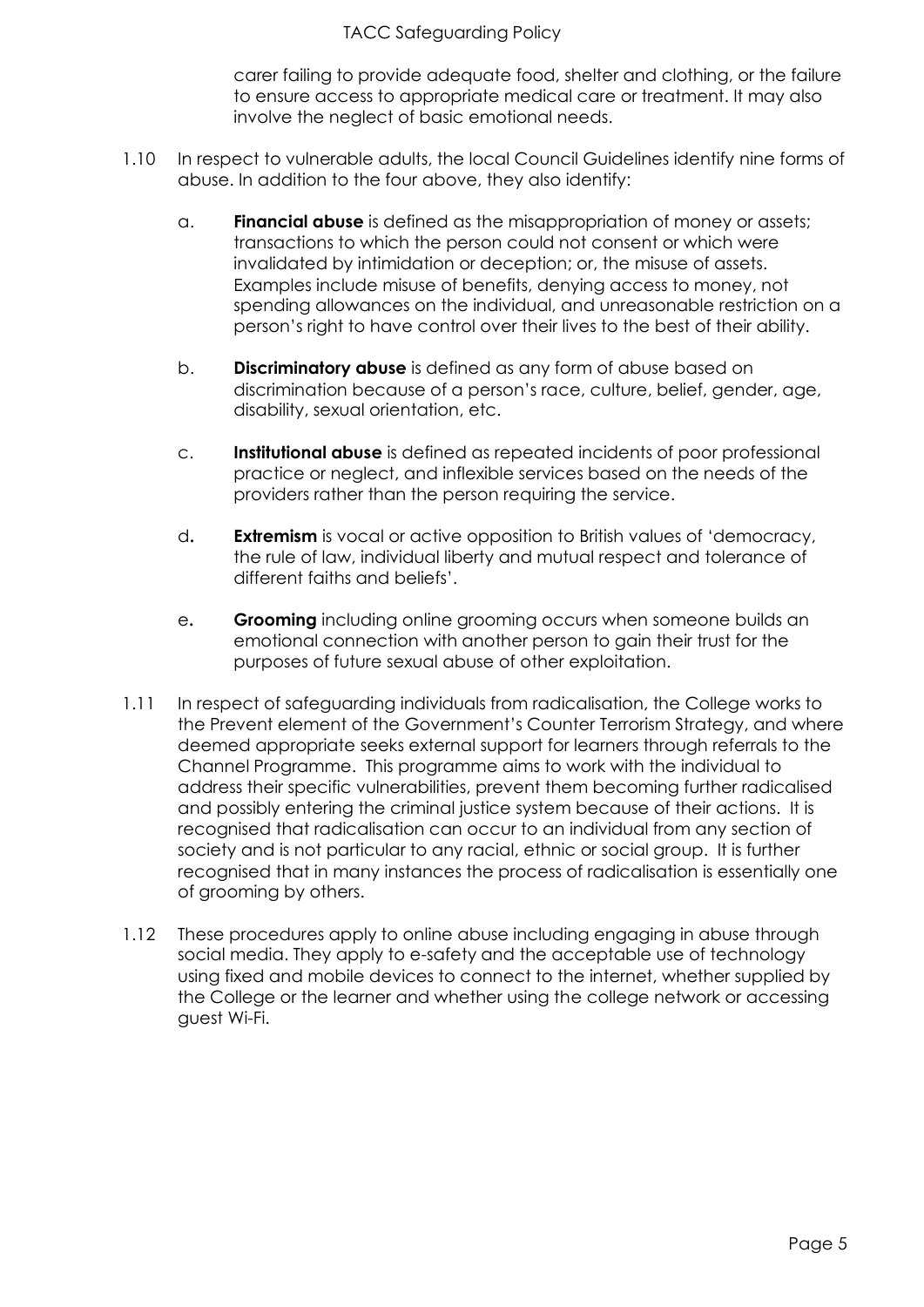# **2. DESIGNATED STAFF WITH RESPONSIBILITY FOR CHILD PROTECTION/ VULNERABLE ADULTS**

# **Senior Staff Members with Lead Responsibility for Child/Vulnerable Adults Protection**

2.1 The designated person with lead responsibility for child/ vulnerable adult protection issues is the Principal, Jacqueline Bradley.

2.2 The Principal has a key duty to take lead responsibility for raising awareness within the staff of issues relating to the welfare of children and young people, and the promotion of a safe environment for the children, young people and vulnerable adults learning within the College.

2.3 She has received training in child/vulnerable adult protection issues and inter-agency working, as required by the Local Safeguarding Children Board and will receive refresher training at least every two years.

2.4 The Principal will provide an annual report to the governing body of the College setting out how the College has discharged its duties. He/she is responsible for reporting deficiencies in procedure or policy identified by the LSCB (or others) to the governing body at the earliest opportunity.

2.5 The Principal is responsible for overseeing the operation of procedures. This involves:

a. Overseeing the referral of cases of suspected abuse/radicalisation or allegations to the Council's Department of Children and Young People's Services, or other agencies (such as the police, Channel) as appropriate.

b. Providing advice and support to other staff on issues relating to child /vulnerable adult protection

c. Maintaining a proper record of any child/vulnerable adult protection referral, complaint or concern (even where that concern does not lead to a referral)

d. Ensuring that parents/carers of children and young people/vulnerable adults within the College are aware of the College's Child/Vulnerable Adult Protection Policy

e. Liaising with the Children Services Department of the Local Authority, the Local Safeguarding Children Board, Adult Safeguarding Board and other appropriate agencies

f. Ensuring that all staff receive basic training in child protection/vulnerable adult issues and are aware of the College's Child/Vulnerable Adult Protection Procedures

# **Designated Staff Members**

2.6 Designated members of staff with particular responsibility for child protection/ vulnerable adult issues are (as at Dec 2021):

Principal (Jacqueline Bradley – Designated Safeguarding Lead) Tutor (Alex Day – Deputy Designated Safeguarding Lead Business Services & Projects Manager (Matthew Uphill)

2.7 These designated staff members:

A. report to the Principal on child/vulnerable adult protection issues

B. are trained and able to receive and make an appropriate child/vulnerable adult protection referral to external agencies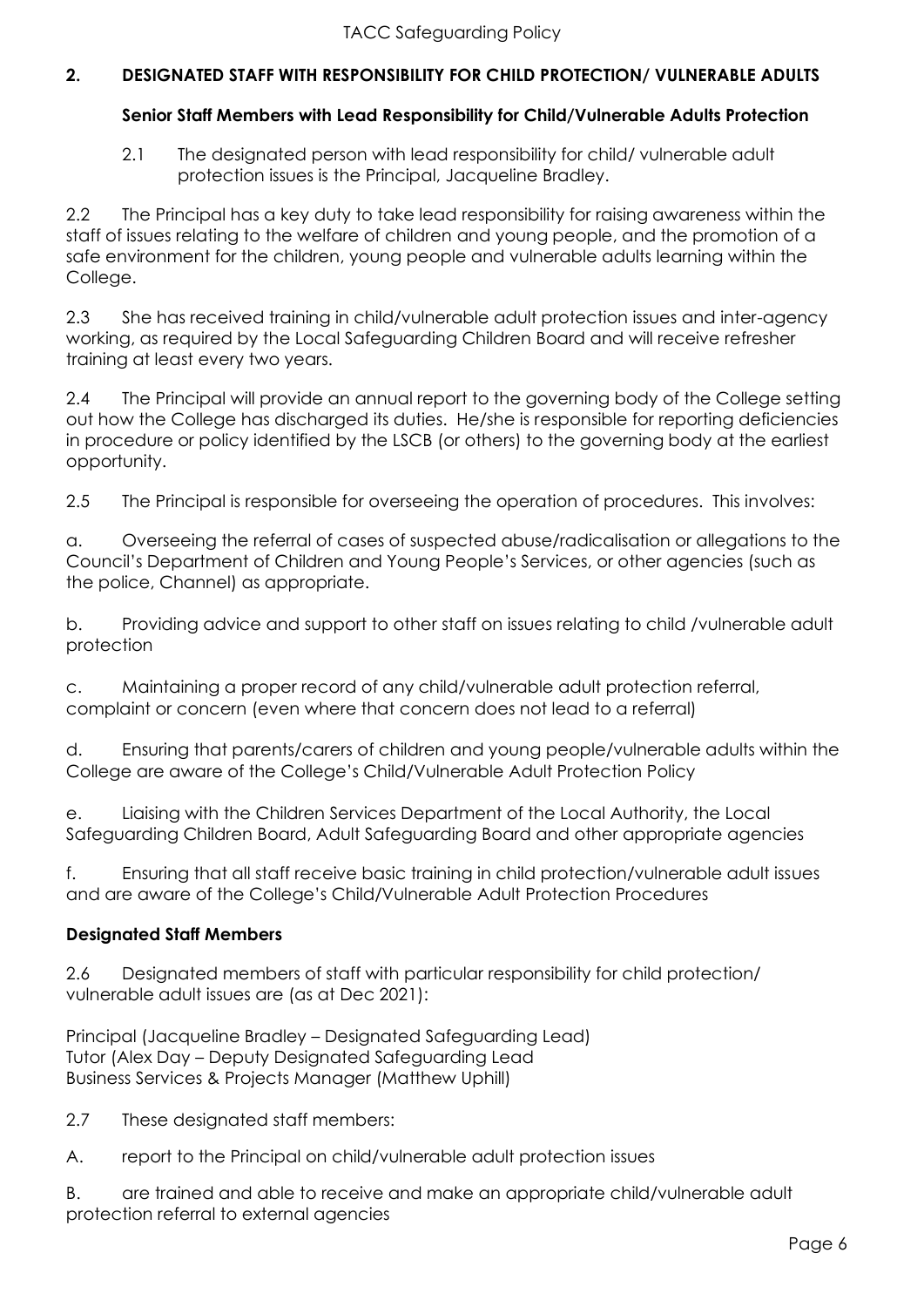C. will be available to provide advice and support to other staff on issues relating to child/vulnerable adult protection

D. have particular responsibility to be available to listen to children, young people and vulnerable adults studying at the College

E. will deal with individual cases, including attending case conferences and review meetings as appropriate

F. have received training in child protection/vulnerable adult issues and inter-agency working, as required by the LSCB, and will receive refresher training at least every two years

# **3. DEALING WITH DISCLOSURE OF ABUSE: THE COLLEGE PROCEDURES FOR REPORTING CONCERNS**

3.1 The College has published procedures for reporting cases of suspected abuse of young people or vulnerable adults. A full copy is set out in Appendix One to this document.

3.2 These procedures are issued to all members of staff and all new recruits to the College during their induction. All staff are required to read the policy and procedures and sign to agree to comply with the contents. Further staff (mandatory) training is provided to all College staff and renewed at least every three years or if significant changes to policy take place.

3.3 All staff are responsible for complying with the College Safeguarding requirements including DBS and data protection and familiarising themselves with implementing TACC safeguarding procedures. Every line manager is responsible for ensuring Right to Work and DBS checks take place and that induction of new staff includes awareness of safeguarding roles and responsibilities.

# **4. RECRUITMENT AND SELECTION PROCEDURES**

4.1 The College has written recruitment and selection procedures. The policy and procedures are designed with the aim of safely recruiting staff and providing a safe environment for children/young people and vulnerable adults to learn in. Key aspects of the procedures and processes are as follows:

Job descriptions are available for all roles. All jobs contain explicit responsibility for safeguarding and promoting the welfare of learners having due regard to the College's Child & Vulnerable Adults Protection Policy

A person specification setting out the key selection criteria for all roles. The person specification includes demonstrating commitment to Safeguarding and Prevent policies and the suitability to work with children and young adults

A standard application form that provides for the collection of information on applicants that enables the College to recruit safely

Advertising of posts externally as appropriate

A requirement for those appointed to produce documentary evidence of academic/vocational qualifications

Standard interview questions for lecturer appointments and other key staff who work with children and young adults exploring their suitability in this respect. Interviewers are advised to follow up on any gaps or discrepancies in the employment history of applicants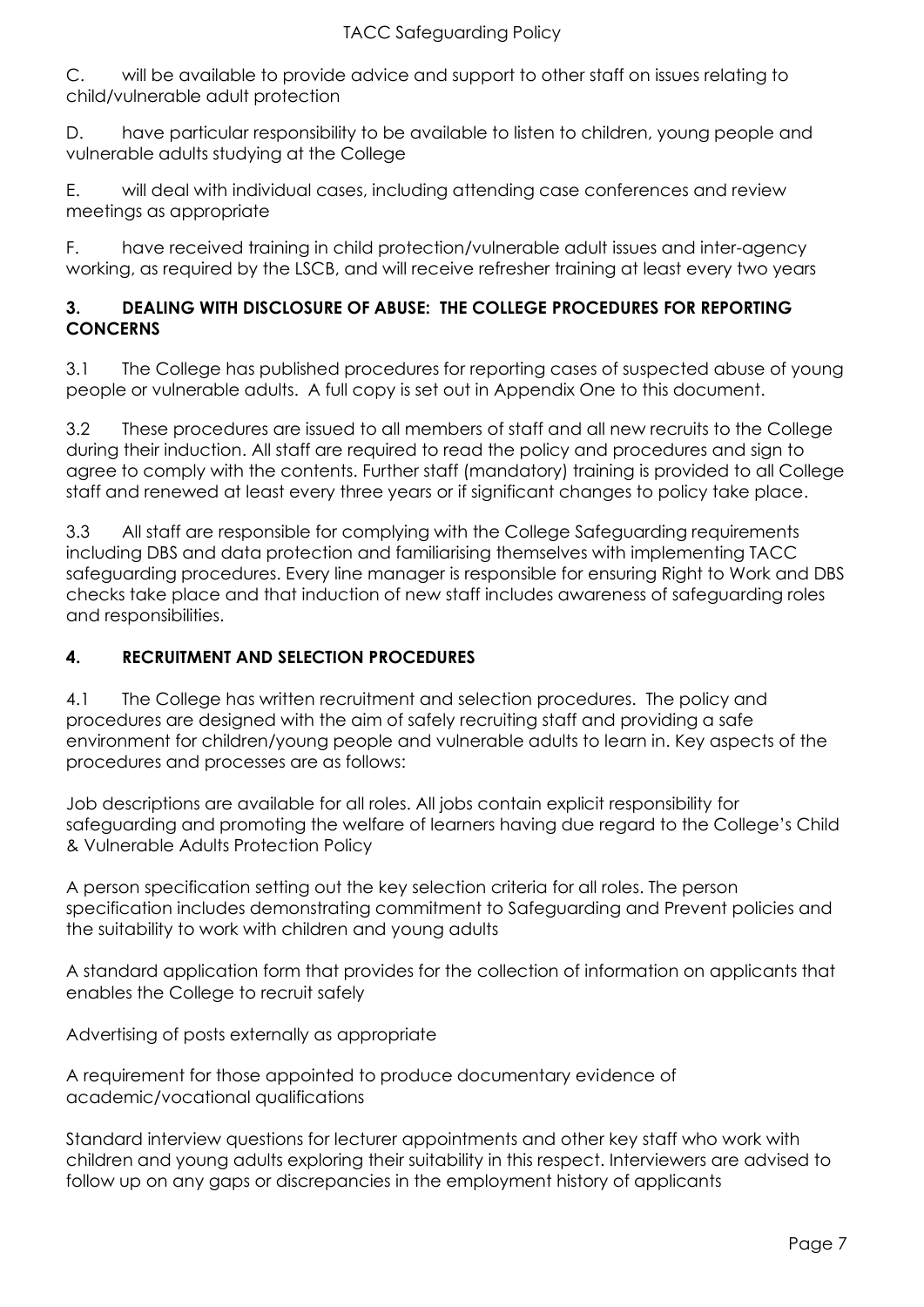## TACC Safeguarding Policy

Two satisfactory references are obtained for each successful applicant as a condition of their employment. The first reference should be the applicant's existing or most recent employer. The second reference should also be from an employer. Character references are only used where an applicant has little or no previous work experience e.g. young persons, volunteers. Where appropriate referees are asked specific questions about an applicant and their role in safeguarding children and vulnerable adults

A policy on the recruitment of ex-offenders

A policy on obtaining a satisfactory Disclosure and Barring Service (DBS) disclosure and 'barred list' check for appropriate positions as a condition of employment at the college.

Recruiting managers are trained in safer recruitment practice.

# **5. MONITORING AND REVIEW**

5.1 Safeguarding is a set agenda item on all team meetings. Reports are submitted to termly Governing Body Resources Committee meetings and to termly Health & Safety Committee meetings. The governing body safeguarding lead alongside the designated safeguarding team will have oversight of operational compliance with this policy and procedures and will report to governors.

5.2 Safeguarding is subject to annual review through the College's Self-Assessment Process.

5.3 This policy will be reviewed on an annual basis, or more frequently should there be a legislative change, by the Principal and referred to the Governing Body if there is significant change.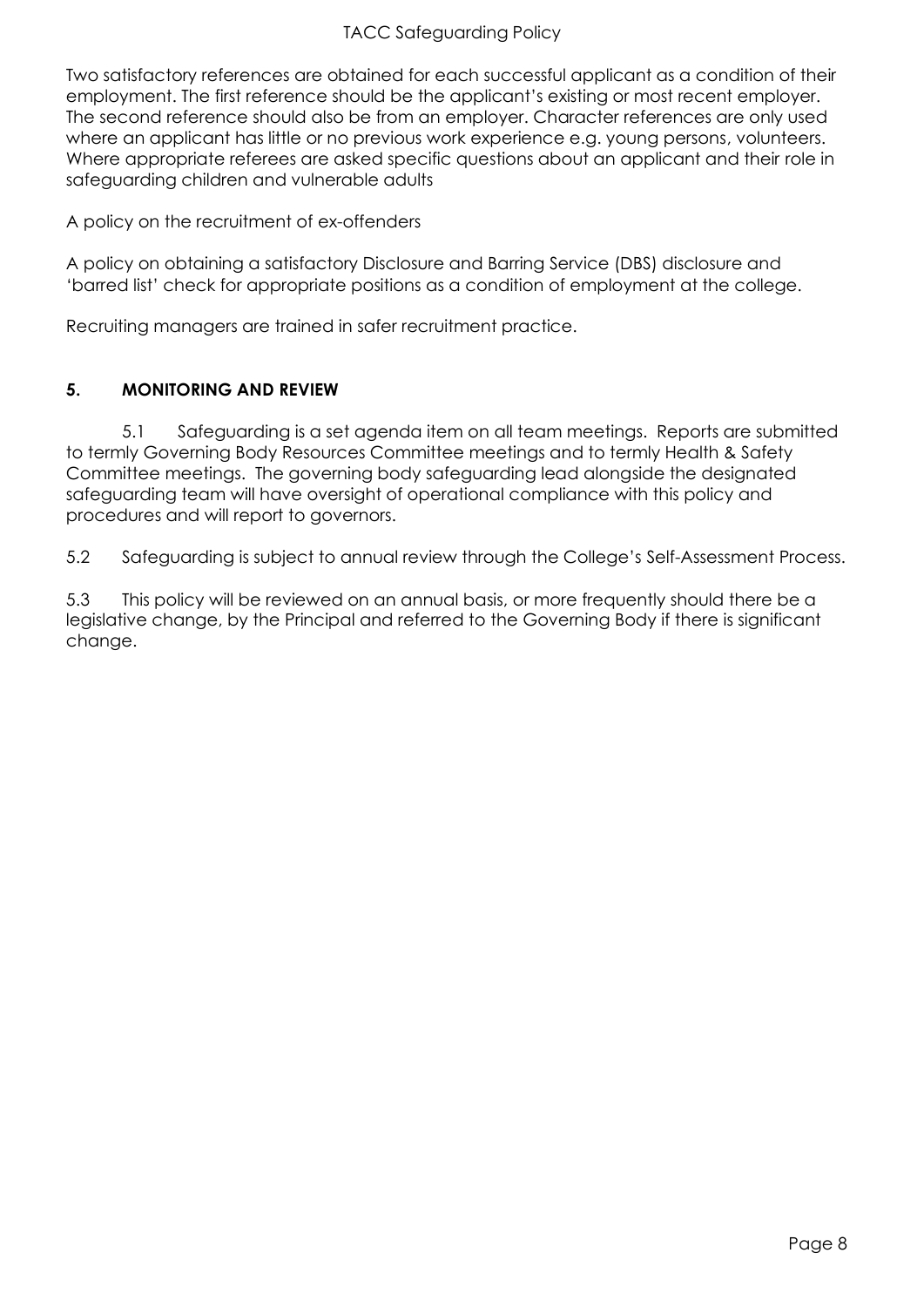# **6. SUPPORTING MATERIAL**

6.1 The Southend, Essex & Thurrock (SET) Safeguarding Adults Guidelines (Version 6 – July 2020) [https://www.thurrocksab.org.uk/wp](about:blank)[content/uploads/2020/08/SET-safeguarding-adult-guidelines-FINAL-002-2020.pdf](about:blank)

More info from SE[Thttps://www.thurrocksab.org.uk/information-and-resources/resources/](about:blank)

6.2 Thurrock Council Safeguarding Adults webpages [https://www.thurrock.gov.uk/keeping](about:blank)[safe-from-abuse/recognising-abuse](about:blank)

6.3 Thurrock Local Safeguarding Children Board website [http://www.thurrocklscp.org.uk/lscp](about:blank)

6.4 Keeping Children Safe in Education 2021

https://assets.publishing.service.gov.uk/government/uploads/system/uploads/attach ment\_data/file/1007260/Keeping\_children\_safe\_in\_education\_2021.pdf

6.5 Prevent Duty Guidance: for England and Wales HM Government (Further Education) [https://www.gov.uk/government/publications/prevent-duty-guidance/prevent-duty](about:blank)[guidance-for-further-education-institutions-in-england-and-wales](about:blank)

6.6 SET Prevent Duty Guidance

[http://www.essexsab.org.uk/media/2280/set-prevent-policy-guidance-v7.pdf](about:blank)

6.7 Ofsted:Handbook for the inspection of further education and skills [https://www.gov.uk/government/publications/further-education-and-skills-inspection](about:blank)[handbook-eif/further-education-and-skills-handbook-for-september-2021](about:blank)

6.8 Education & Training Foundation (ETF) website [http://www.preventforfeandtraining.org.uk/](about:blank)

6.9 The Forced marriage Unit [https://www.gov.uk/guidance/forced-marriage](about:blank)

6.10 Modern Day Slavery website

[https://www.gov.uk/government/collections/modern-slavery](about:blank)

6.11 Safeguarding Adults – NHS England

[https://www.england.nhs.uk/wp-content/uploads/2017/02/adult-pocket-guide.pdf](about:blank)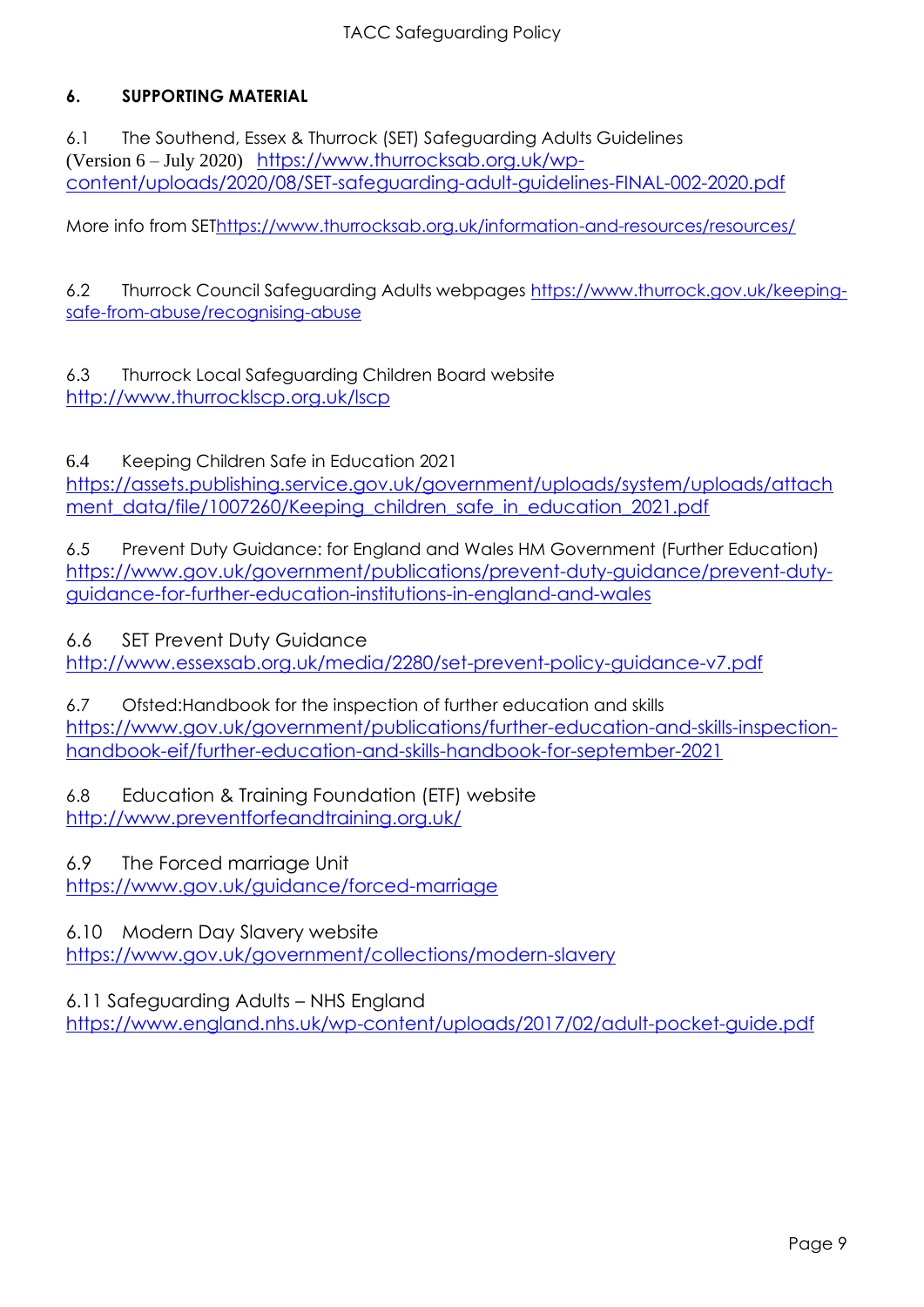## **APPENDIX 1**

## **PROCEDURES FOR REPORTING CASES OF SUSPECTED ABUSE INVOLVING CHILDREN/YOUNG PEOPLE OR VULNERABLE ADULTS**

## **1. THE DUTY TO REPORT**

1.1 *Thurrock Adult Community College and all its members of staff have a legal duty to report cases of suspected abuse. If you, as a member of staff, have concerns that a child/young person or vulnerable adult has been mistreated or abused, you MUST report this.*

## **2. WHAT TO DO IF YOU NOTICE ABUSE**

2.1 You may become aware of potential abuse in two main ways:

A. you may observe signs in a student that lead you to suspect that they have been physically, emotionally, or sexually abused, or suffer severe neglect, or are becoming radicalised; or in addition, in the case of a vulnerable adult, they may be experiencing financial, discriminatory or institutional abuse.

B. the tables below gives examples that may indicate that an individual is being abused. In addition to these, a person may be being abused by virtue of their race, gender, age, disability or sexual orientation, which would indicate discriminatory abuse. Similarly, any of the examples listed may be an indication of institutional abuse if the individual is in receipt of organised care.

C. the students themselves may disclose to you that they have been abused.

| Possible signs of physical abuse include:                                 |  |  |  |
|---------------------------------------------------------------------------|--|--|--|
| Unexplained injuries or burns, particularly if they are recurrent         |  |  |  |
| Refusal to discuss injuries                                               |  |  |  |
| Improbable explanations for injuries                                      |  |  |  |
| Untreated injuries or lingering illness not attended to                   |  |  |  |
| Admission of punishment which appears excessive                           |  |  |  |
| Fear of medical help                                                      |  |  |  |
| Aggression/bullying                                                       |  |  |  |
| Over compliant behaviour or a 'watchful' attitude                         |  |  |  |
| Running away                                                              |  |  |  |
| Significant change in behaviour without explanation                       |  |  |  |
| Deterioration of work                                                     |  |  |  |
| Shrinking from physical contact                                           |  |  |  |
| Fear of returning home or of parents being contacted                      |  |  |  |
| Fear of undressing                                                        |  |  |  |
| Unexplained pattern of absence which may service to hide bruises or other |  |  |  |
| physical injuries                                                         |  |  |  |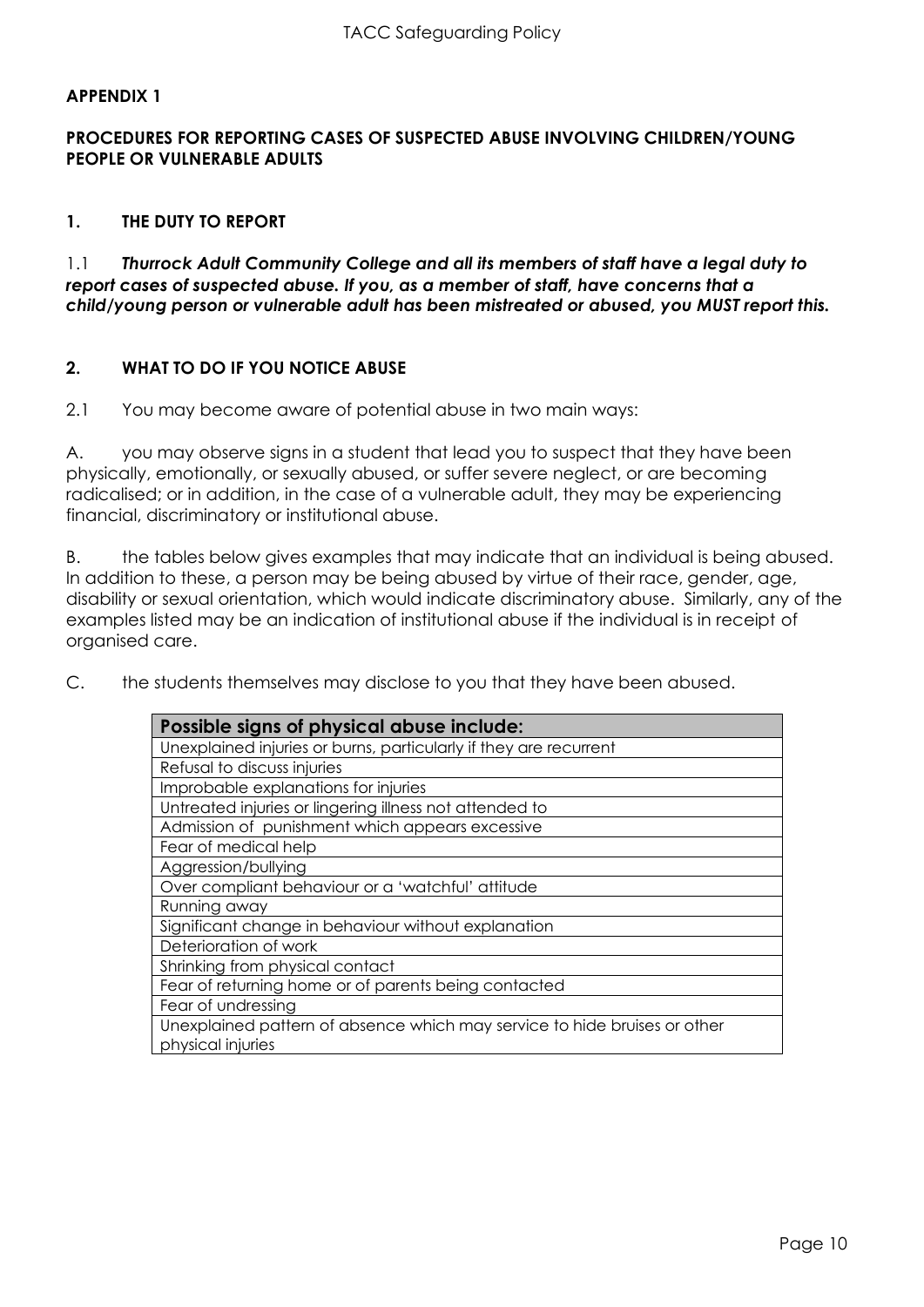| Possible signs of emotional abuse include:                                   |  |  |  |
|------------------------------------------------------------------------------|--|--|--|
| Continual self-deprecation                                                   |  |  |  |
| Fear of new situations                                                       |  |  |  |
| Inappropriate emotional responses to painful situations                      |  |  |  |
| Self-harm or mutilation                                                      |  |  |  |
| Compulsive stealing/scrounging                                               |  |  |  |
| Drug/solvent abuse                                                           |  |  |  |
| 'Neurotic' behaviour - obsessive rocking, thumb-sucking, and so on           |  |  |  |
| Air of detachment - 'don't care' attitude                                    |  |  |  |
| Social isolation - does not join in and has few friends                      |  |  |  |
| Desperate attention-seeking behaviour                                        |  |  |  |
| Eating problems, including overeating and lack of appetite                   |  |  |  |
| Depression, withdrawal                                                       |  |  |  |
| Possible signs of sexual abuse include:                                      |  |  |  |
| Bruises, scratches, burns or bite marks on the body                          |  |  |  |
| Scratches, abrasions or persistent infections in the anal or genital regions |  |  |  |
| Sexual awareness inappropriate to the person's age - shown, for example, in  |  |  |  |
| drawings, vocabulary, games and so on                                        |  |  |  |
| Promiscuity, prostitution, provocative sexual behaviour                      |  |  |  |
| Self-injury, self-destructive behaviour, suicide attempts                    |  |  |  |
| Pregnancy – particularly in the case of young adolescents who are evasive    |  |  |  |
| concerning the identity of the father                                        |  |  |  |
| Frequent public masturbation                                                 |  |  |  |
| Attempts to teach others about sexual activity                               |  |  |  |
| Refusing to stay with certain people or to go to certain places              |  |  |  |
| Aggressiveness, anger, anxiety, tearfulness                                  |  |  |  |
| Withdrawal from friends                                                      |  |  |  |
| Recoiling from physical contact                                              |  |  |  |
| <b>Eating disorders</b>                                                      |  |  |  |
| Tiredness, lethargy, listlessness                                            |  |  |  |
| Over-compliant behaviour                                                     |  |  |  |
| Genital discharge/irritation                                                 |  |  |  |
| Sleep disturbance                                                            |  |  |  |
| Unexplained gifts of money                                                   |  |  |  |
| Depression                                                                   |  |  |  |
| Changes in behaviour                                                         |  |  |  |
| $\sim$ $\sim$                                                                |  |  |  |

| Possible signs of neglect include:             |
|------------------------------------------------|
| Constant hunger                                |
| Poor personal hygiene                          |
| Inappropriate clothing                         |
| Frequent lateness or non-attendance at College |
| Untreated medical problems                     |
| Low self-esteem                                |
| Poor social relationships                      |
| Compulsive stealing or scrounging              |
| <b>Constant tiredness</b>                      |

| Possible signs of financial abuse include:                     |
|----------------------------------------------------------------|
| Loss of jewellery and personal property                        |
| A bill not being paid when money is entrusted to a third party |
| Unexplained withdrawal of cash                                 |
| Lack of money to purchase basic items                          |
| Misuse of benefits                                             |
| Inadequate clothing                                            |
| Theft of property                                              |
| Over protection of money or property                           |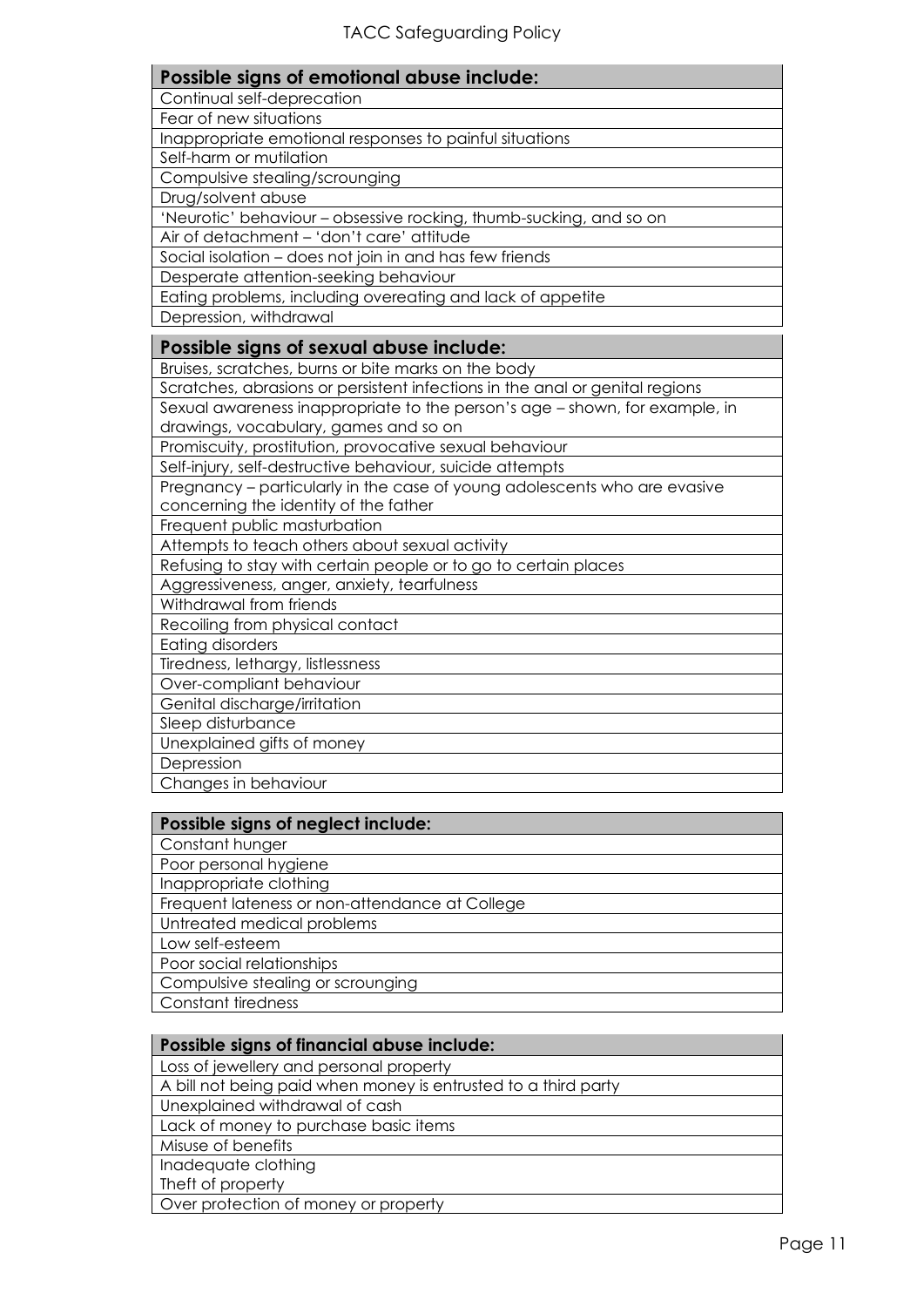| Loss of money from a wallet or purse |  |  |
|--------------------------------------|--|--|
|                                      |  |  |

**Possible signs of radicalisation include:**

The individual's views become increasingly extreme regarding another section of society or government policy

The individual becomes increasingly intolerant of more moderate views

The individual expresses a desire/intent to take part in or support extremist activity The individual is observed downloading, viewing or sharing extremist propaganda from the web

They become withdrawn and focused on one ideology

The individual may change their appearance

Their health may suffer (including mental health)

They may become isolated from family, friends, peers or social groups.

2.2 If a student discloses to you that they (or indeed another child/young person or vulnerable adult) have been, or are being abused/radicalised

# **DO**

**Do** listen very carefully to what they tell you.

**Do** take what is said seriously and accept what you are told.

**Do** stay calm and reassure the student that they have done the right thing in talking to you. **Do** write down as soon as you can exactly what you have been told.

**Do** tell them that you must pass this information on but that only those that need to know will be told. Tell them to whom you will report the matter.

# **DO NOT**

**Do not** panic.

**Do not** promise to keep things secret. You have a duty to refer a child/young person or vulnerable adult who is at risk.

**Do not** lie or say that everything will be fine now that they have told.

**Do not** criticise the abuser, especially if it is a parent/carer

**Do not** ask lots of detailed or leading questions such as: 'What did he do next?' Instead, ask open questions such as 'Anything else to tell me? 'Yes', or 'And…?'. Do not press for answers the student is unwilling to give.

It is important that the person to whom disclosure is made **does not investigate** or question the person concerned except to clarify what they have heard. This is particularly important in cases of sexual abuse.

2.3 It is very important to record, as accurately as possible, what was said to you when you received the disclosure of abuse. Clearly all written records should be handled confidentially.

## 2.4 *If a child/young person or vulnerable adult discloses to you that they or another child has been abused/radicalised, or if you suspect from what you observe that they are being abused, you MUST REPORT THIS*.

# 2.5 **You must inform any one of Designated Team immediately if you have concerns that a child/young person or vulnerable adult has been or is being abused.**

They should be informed in person, or by telephone or (in extreme circumstances) by email.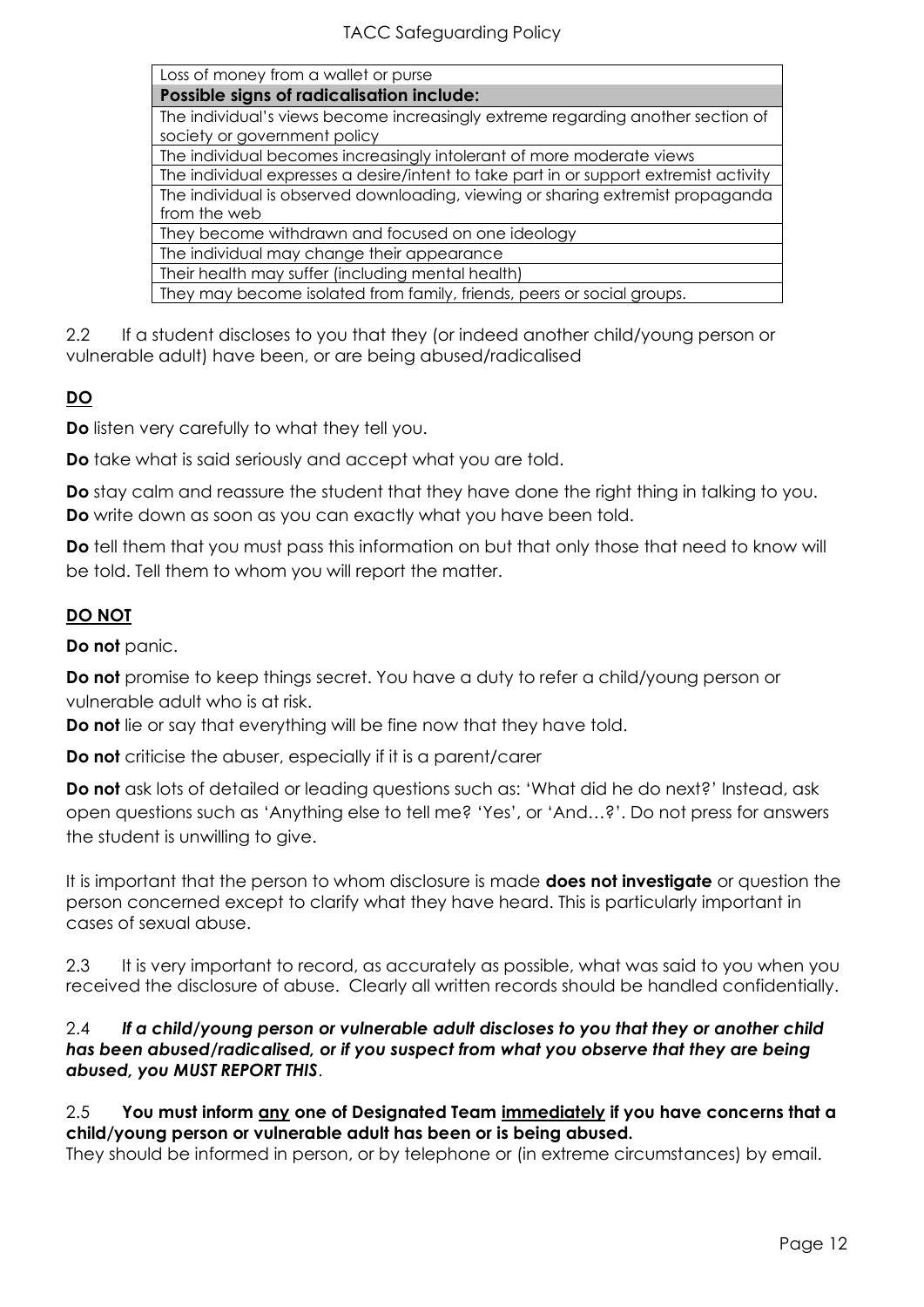- 2.6 There are three routes to refer concern about abuse:
- a. Contact the College's Designated Team directly.

The Designated Team consists of: (as at 1/12/21)

- DSL Principal (Jacqueline Bradley)
- DDSL Tutor (Alex Day)
- Learning Services Manager (Matthew Uphill)

b. If the disclosure/concern involves a member of College staff, contact the Principal or the Vice Principal, in which case the Chair of Governing Body must be informed.

c. If, for any reason, you are unable to contact a member of the designated team (for example in the evening or on a residential trip) and the matter is urgent, then contact the Local Authority or the police directly and report the matter to the DSL at next available opportunity.

Local Authority Adults (18+): Thurrock First Team 01375 511000 Out of hours 01375 372468 [SafeguardingAdults@thurrock.gov.uk](about:blank)

Local Authority Children: Thurrock Multi Agency Safeguarding Hub (MASH) 01375 652802 Out of hours 01375 372468

Police:

999 emergencies (e.g. rape, serious physical or sexual assault, robbery) 101 (e.g. property stolen by another adult, or adult been assaulted by a neighbour when out shopping)

**In all cases, if you are concerned, the rule is to pass this onquickly** and to seek help and further support, rather than to worry alone or to do nothing.

# **Sub-Contractors**

The College will ensure that (if and when applicable) Sub-Contractors have effective and upto-date Safeguarding procedures and a named manager responsible for safeguarding across their organisation.

The default will be to use TACC policies unless there are specific specialist arrangements in place that require further risk assessments and reporting procedures.

All Sub-Contractors will be required to submit evidence of their policies and procedures to the Assistant Principal of Quality and Curriculum during initial due diligence, annual audits and quality checks.

The Assistant Principal will ensure that audits encompass safeguarding and safer recruitment checks across all partnerships.

Any concerns or inadequate practices will be highlighted to the Assistant Principal and Principal.

Ultimately, TACC policies and reporting procedures apply to all TACC delivery, including subcontractors.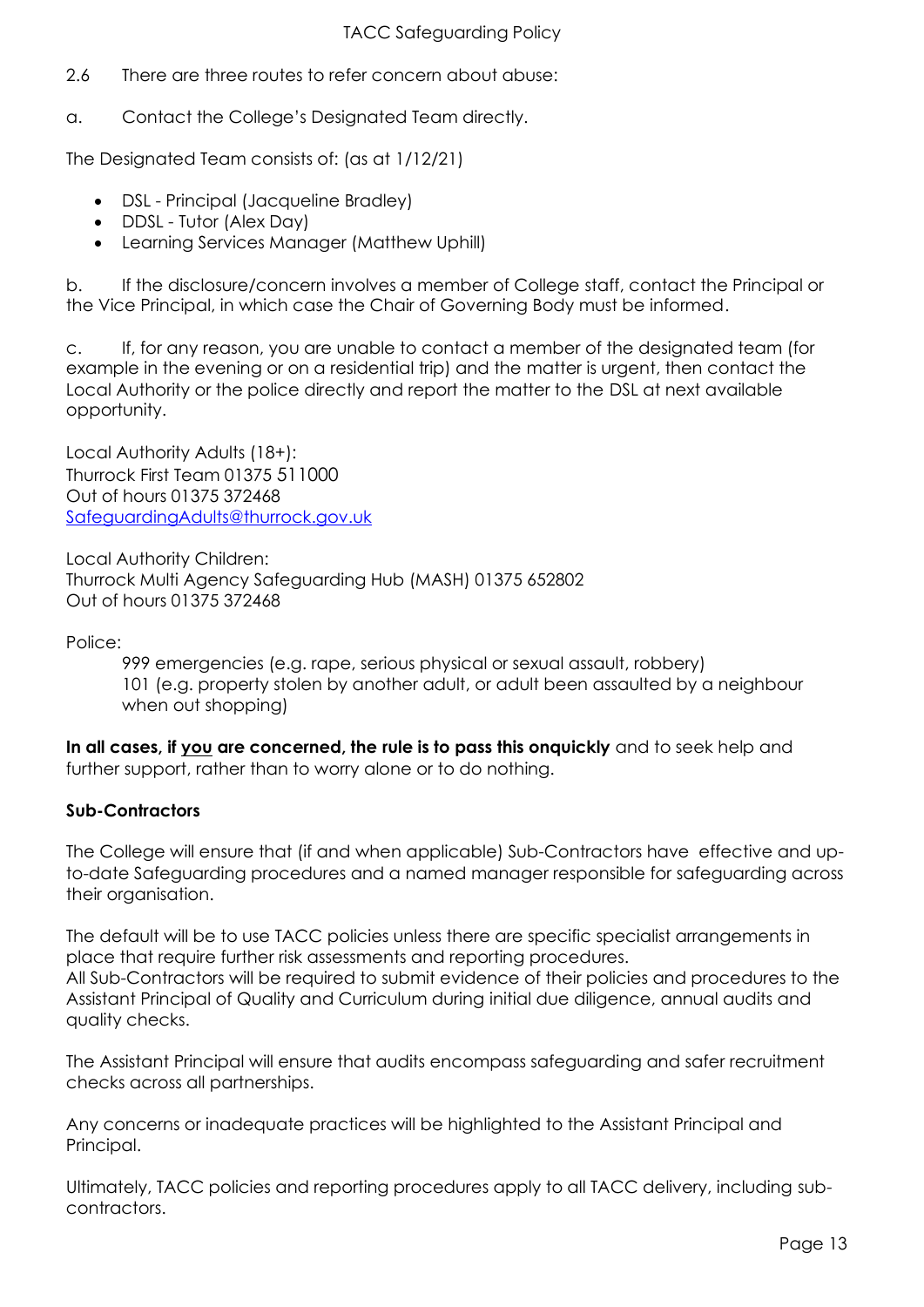# **3. THE OPERATION OF THE DESIGNATED TEAM**

3.1 When a member of staff refers a case of suspected abuse to a member of the Designated Team, he/she decides whether or not the situation should be referred to the Local Authority or the police, or whether some other course of action is more appropriate (see flow chart). In coming to a decision about what action to take, the member of the Designated Team may confer with other members of the team. He/she may also take advice from the college's contacts in the Local Authority. If they consider that abuse may have taken place, or that a child/young person or vulnerable adult is at risk of abuse, they will formally notify the Local Authority or police about this.

3.2 At this point the Local Authority take over responsibility for the issue. If they decide that there are serious concerns, they will initiate a formal assessment and, where circumstances warrant it, involve the police.

3.3 Involvement in cases of suspected abuse can be personally disturbing and distressing. Although the individuals involved in taking the disclosure may feel a need to talk about it with someone – a colleague, a friend, a partner – they should avoid this in order to respect the confidentiality of the student concerned. The council's Confidential Care staff assistance programme can also offer support and advice (0800 197 2821).

3.4 Disclosure of or being the subject of abuse is obviously a very difficult and distressing time for the student, who needs to be offered continuing support in the college. They should be made aware of the support available to them and helped to initiate contact with this support if so desired.

3.5 A confidential record will be kept of all cases referred to the Designated Team, including details of cases referred to the Local Authority or the police. The Principal will keep these written records securely with any paper information.

3.6 The Leadership Team and governing body safeguarding lead will be informed where a case has arisen which has been referred to the Local Authority or the police.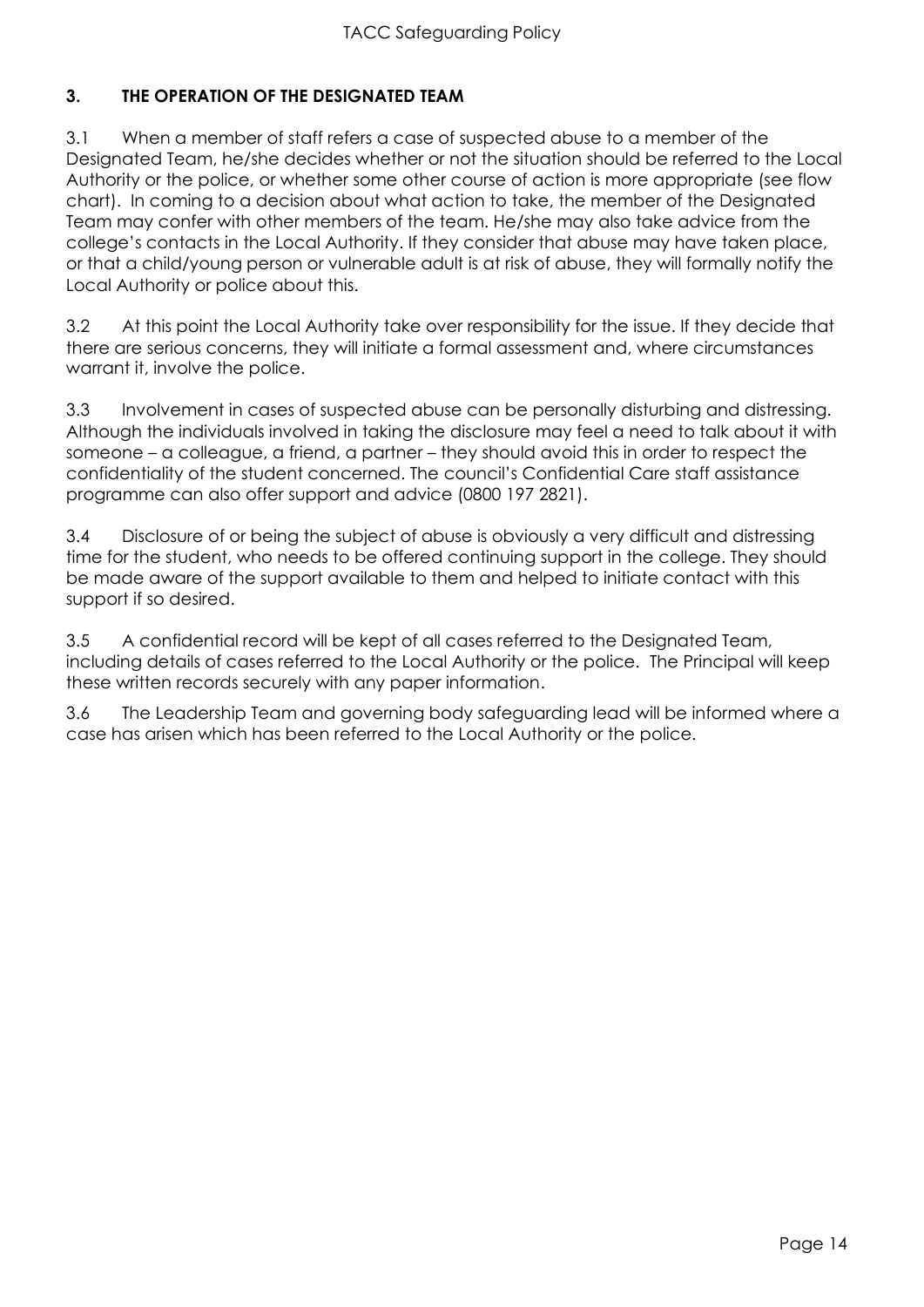

# **Child Protection/Vulnerable Adult Reporting Procedure**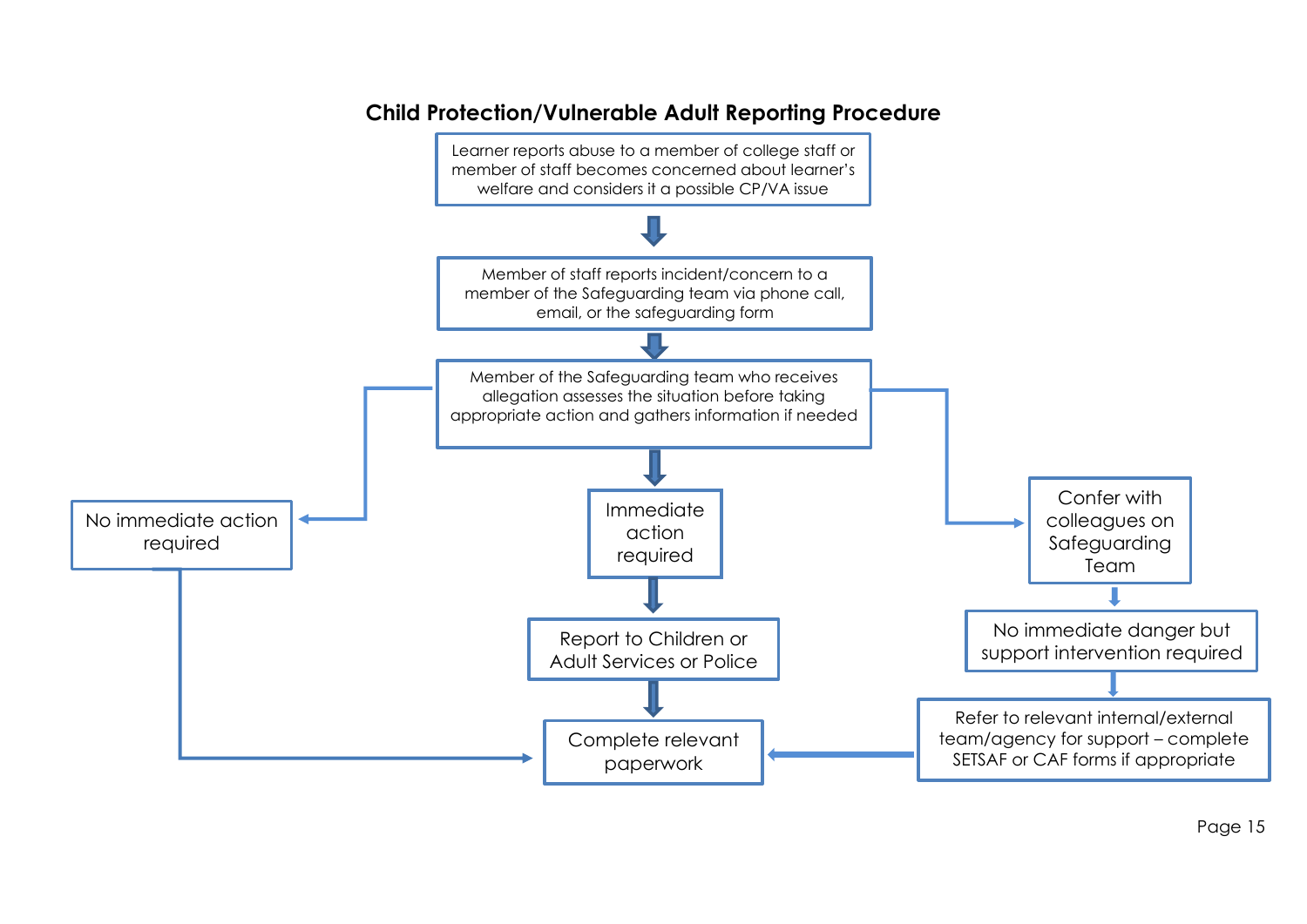There are a number of ways to report incidents, causes for concern or safeguarding issues, these are:

The **Safeguarding Reporting Form**. This can be found in the Staff Guide under quick links and useful information or use this link

[https://docs.google.com/forms/d/e/1FAIpQLSe850WPtoRdaA5JhZK47EecBCx9qxLryh5kEulLLYXsf7n4Sw/viewform](about:blank)

You can **email** the **Safeguarding team** at

[Safeguarding@tacc.ac.uk](about:blank)

Or you can **call** the **Safeguarding team** on**01375 366570**

If there is a serious issue that needs immediate action, please refer to page 1 of this policy.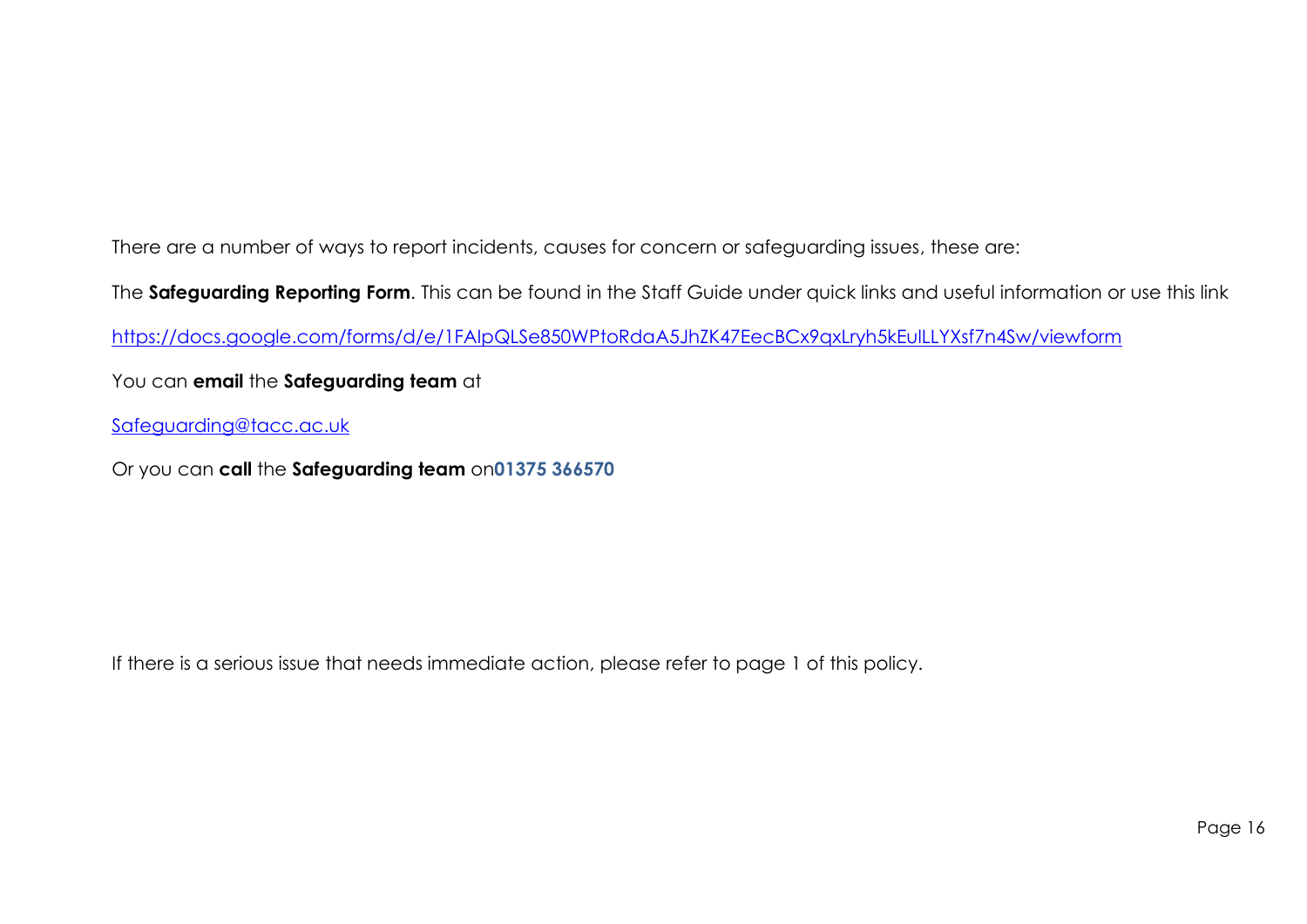# **USEFUL CONTACTS**

# **Adult Social Care Services:**

**Thurrock Council, Community Solutions Team** PO Box 140 Civic Offices New Road Grays, Essex RM17 6TJ Tel: 01375 51100[0safeguardingadults@thurrock.gov.uk](about:blank) Out of hours Emergency Duty Team 01375 372468

## **Child – related:**

Neale Laurie Local Authority Safeguarding and Designated Officer (LADO) Tel: 01375 652652

## **Grays Police Station Essex police**

Brook Road, Grays, Essex Tel: 01375 391212

## **Local & Regional Organisations:**

## **Care Quality Commission (CQC) – Cambridgeshire office**

[http://www.cqc.org.uk/content/contact-us](about:blank) Telephone: 03000 616161 Fax: 03000 616171

#### **South West Essex NHS**

NHS South West Essex Head Office Phoenix Court Christopher Martin Road Basildon, Essex SS14 3HG Tel: 01268 705000 Fax: 01268 705100

#### **Thurrock Council for Voluntary Services**

The Beehive Community & Voluntary Resource Centre West Street, Grays RM17 6XP Tel 01375 389881

#### **Basildon & Thurrock University Hospitals NHS Foundation Trust**

Basildon Hospital Nethermayne Basildon SS16 5NL Tel 01268 524900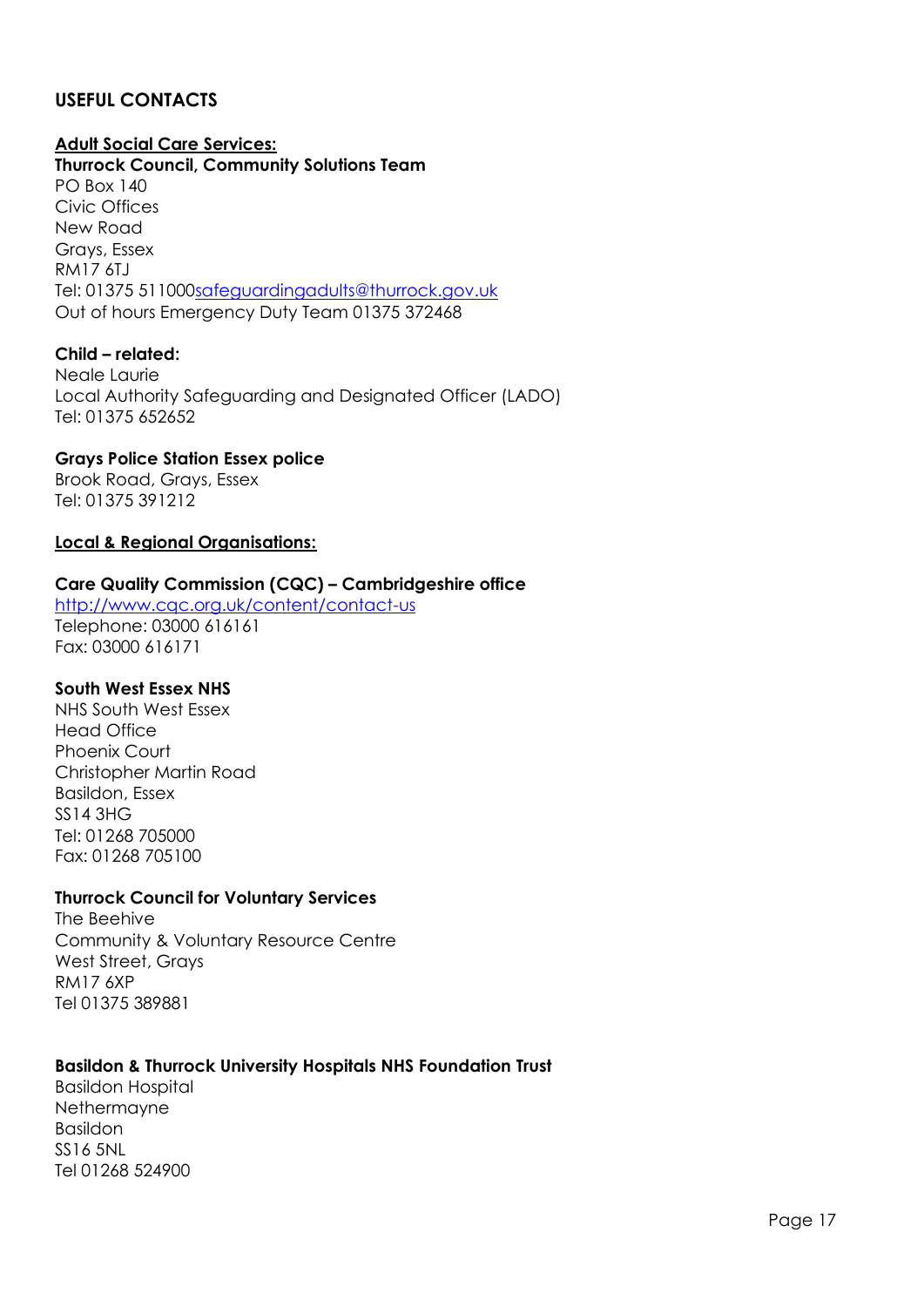# **Thurrock Carers Centre**

Cromwell Road Grays Thurrock RM17 5HQ Tel 01375 413754 [https://www.thurrock.gov.uk/support-for-carers/caring-for-someone](about:blank)

**BATIAS** (Advocacy service for people with learning difficulties) The Beehive West Street, Grays RM17 6XP Tel 01375 389869

## **Changing Pathways (formerly Thurrock Women's Aid)**

Advice Tel: 01268 729707 For refuge space call: 01268 581591 Enquiries: [welcome@changingpathways.org](about:blank) All calls are strictly confidential Office Hours: 9am – 5pm

**SERICC** (South Essex Rape & Incest Crisis Centre) The Hall West Street Grays RM17 6LL Tel 01375 380609 24hr answerphone – if line is busy or not answered please leave a message to be called back